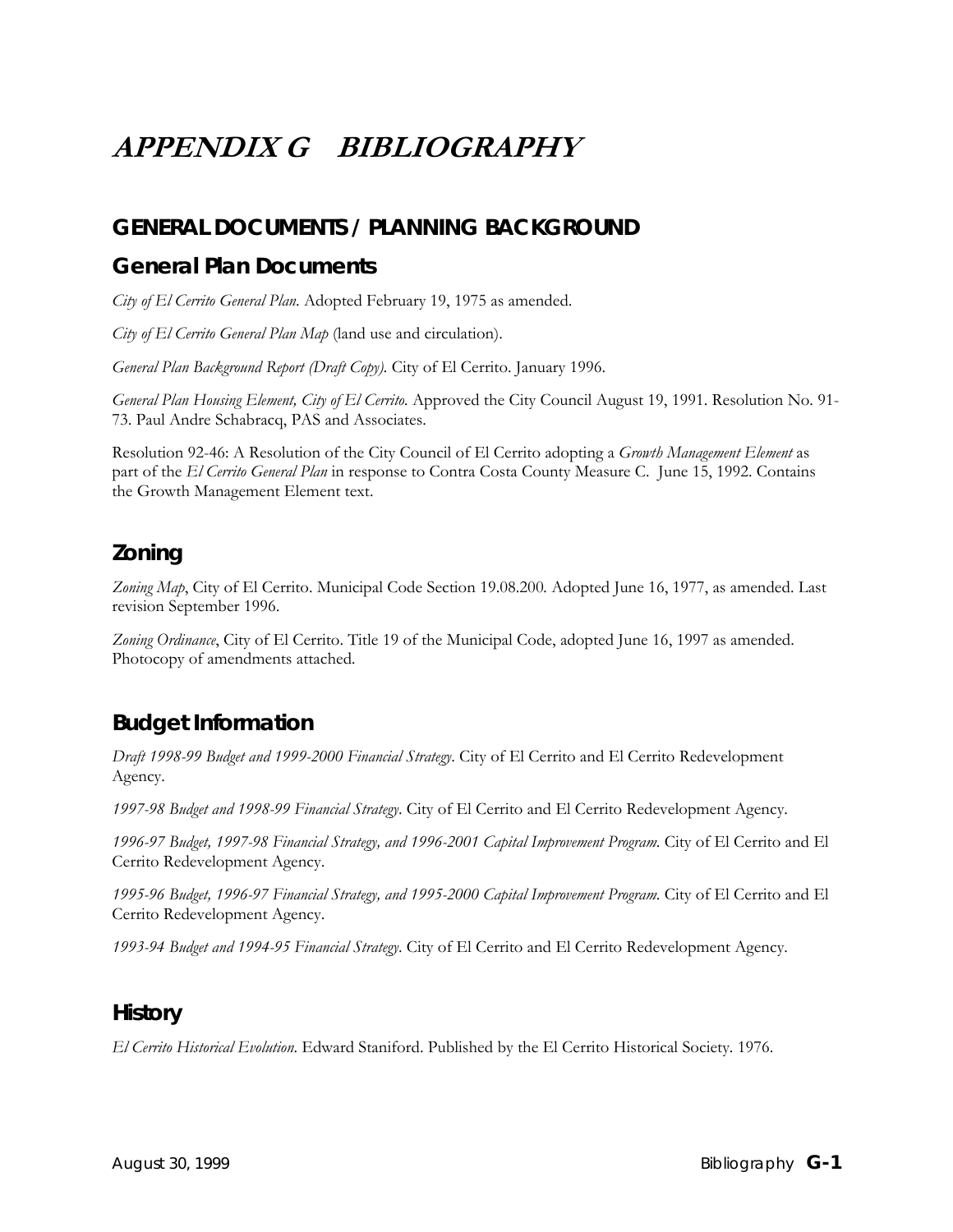# **Redevelopment Plan / Agency**

Adoption of the Amended Redevelopment Plan (Ordinance No. 94-4) including *Third Amended and Restated City of El Cerrito Redevelopment Plan*. July 27, 1994.

*Amended and Restated Implementation Plan El Cerrito Redevelopment Agency*. Prepared by El Cerrito Redevelopment Agency with Technical Assistance from Goldfarb & Lipman. December 1997.

*Draft Supplemental Environmental Impact Report for the Proposed El Cerrito Redevelopment Plan Amendment.* Prepared by Wagstaff and Associates for City of El Cerrito and the Redevelopment Agency. March 1994.

*Preliminary Report on the El Cerrito Redevelopment Plan Amendment*. March 1994.

*Report and Recommendations of the Redevelopment Advisory Committee to the El Cerrito Redevelopment Agency.* March 7, 1994.

# **Public Opinion Survey**

*Neighbor to Neighbor: A Conversation with El Cerrito. Public Opinion Mail Survey, Final Draft Report*. Jennifer D. Franz, Ph.D., and Heather M. Taylor; J.D. Franz Research. June 1996.

# **Background Data**

Housing Count Data. California State Department of Finance. January 1998.

1995 Population Estimates. National Planning Data Corporation, California State Department of Finance, Demographic Unit.

*Projections '98: Forecasts for the San Francisco Bay Area to the Year 2020*. Association of Bay Area Governments. December 1997.

US Census of Population and Housing, 1980 and 1990. US Census Bureau.

Tri-Cities Seismic Safety Study. Bishop, 1993, Note: this document is out of print.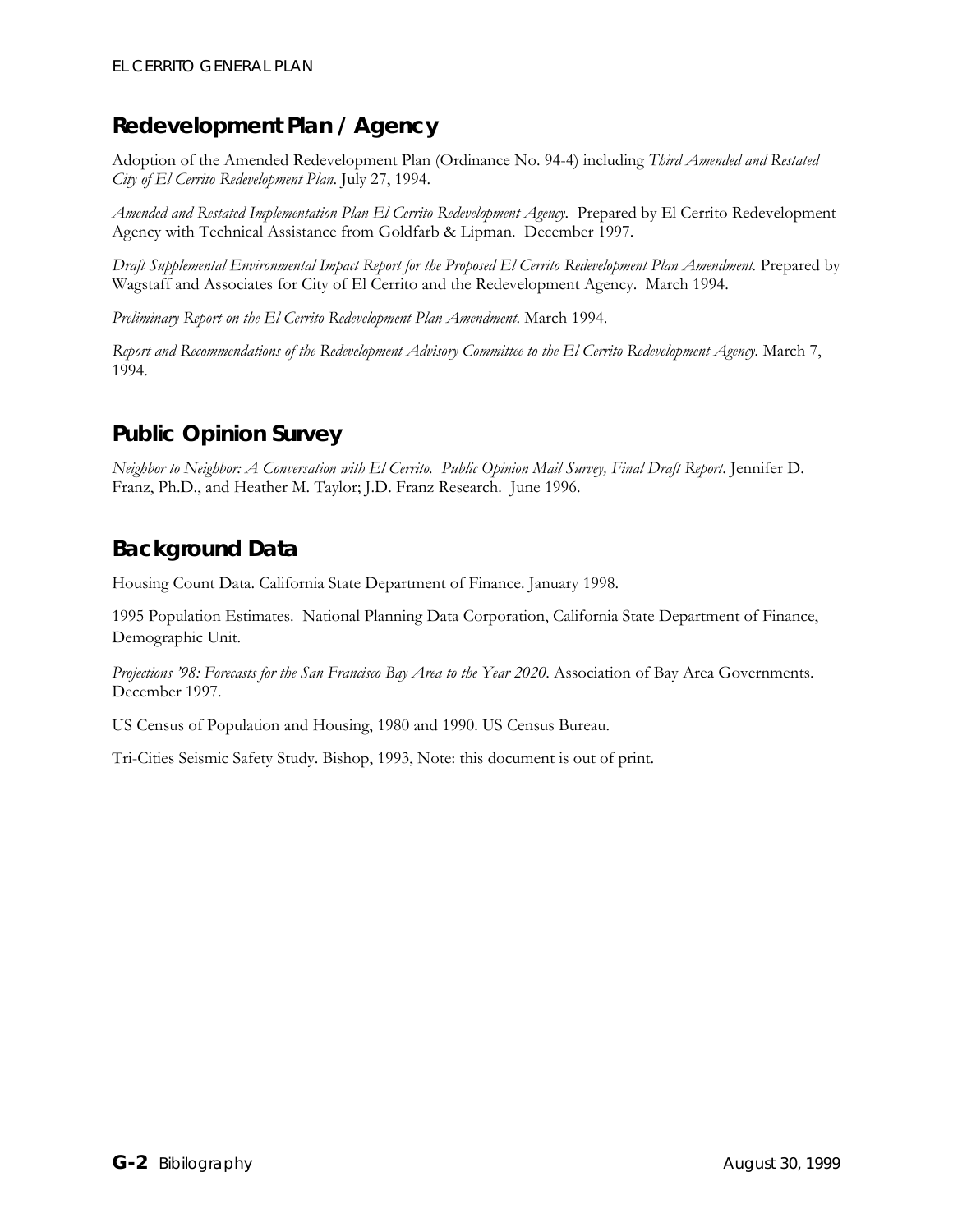# **ISSUE-SPECIFIC DOCUMENTS Land Use and Community Design**

# *Urban Design*

*The Ahwahnee Principles for More Livable Communities*. No date.

*Design and Development Processing Guidelines for San Pablo Avenue, El Cerrito, California.* Prepared for the El Cerrito Redevelopment Agency by David L. Gates & Associates. 1980.

*El Cerrito: Centennial Plan. A community-based vision to take El Cerrito into its second century. A summary of proposal by the 1997 Prince of Wales's Summer School and the Building Arts.* Prepared by the Prince of Wales Summer School in Architecture and the Building Arts for the City of El Cerrito. Summer 1997.

*El Cerrito General Plan Review: Urban Design/Community Appearance Considerations.* Based on a series of brainstorming meetings held by Sustainable El Cerrito, a citizens' group. No date.

"Prince Charles Has Big Plans for El Cerrito." Article in the *East Bay Express* (vol.19, no. 45). By Christopher Hawthorne, photos by Kristen Loken. August 15, 1997.

*Residential Architectural Development Task Force: Report to City Council.* City of El Cerrito. October 1, 1993.

*San Pablo Avenue Urban Design Plan*. El Cerrito Planning Department and EDAW, Inc. Adopted by Council 2/76.

*Tree Ordinance, City of El Cerrito*. Ordinance No. 10.90, section of the Municipal Code.

# *Specific Project Documents*

*Bay Vista Project Final EIR and Addendum.* Prepared for City of El Cerrito Planning Division by Environmental Collaborative. December 23, 1993.

*Del Norte BART Station Mixed Use Project Draft EIR.* Prepared for the City of El Cerrito by Wagstaff and Associates. March 1997.

*Del Norte Area Guidelines.* Prepared for the City of El Cerrito by David L. Gates & Associates. March 1991.

*El Cerrito Plaza Shopping Center Redevelopment Project Draft EIR*. Prepared for the City of El Cerrito Community Development Department and Redevelopment Agency by EIP Associates. May 16, 1997.

*El Cerrito Plaza Shopping Center Redevelopment Project: Responses to Comments*. Prepared for the City of El Cerrito Community Development Department and Redevelopment Agency by EIP Associates. July 1997.

*South Gateway Development Area Concept Plan Strategies*. Prepared by RACESTUDIO and McLarand, Vasquez and Partners. June 1996.

### *Transportation*

*A Resolution of the El Cerrito City Council Adopting a "Transit First Policy" Requiring That City Planning and Development Approval Processes Include Consideration of Means of Promoting Public Transit Within El Cerrito,* Resolution No. 95-51.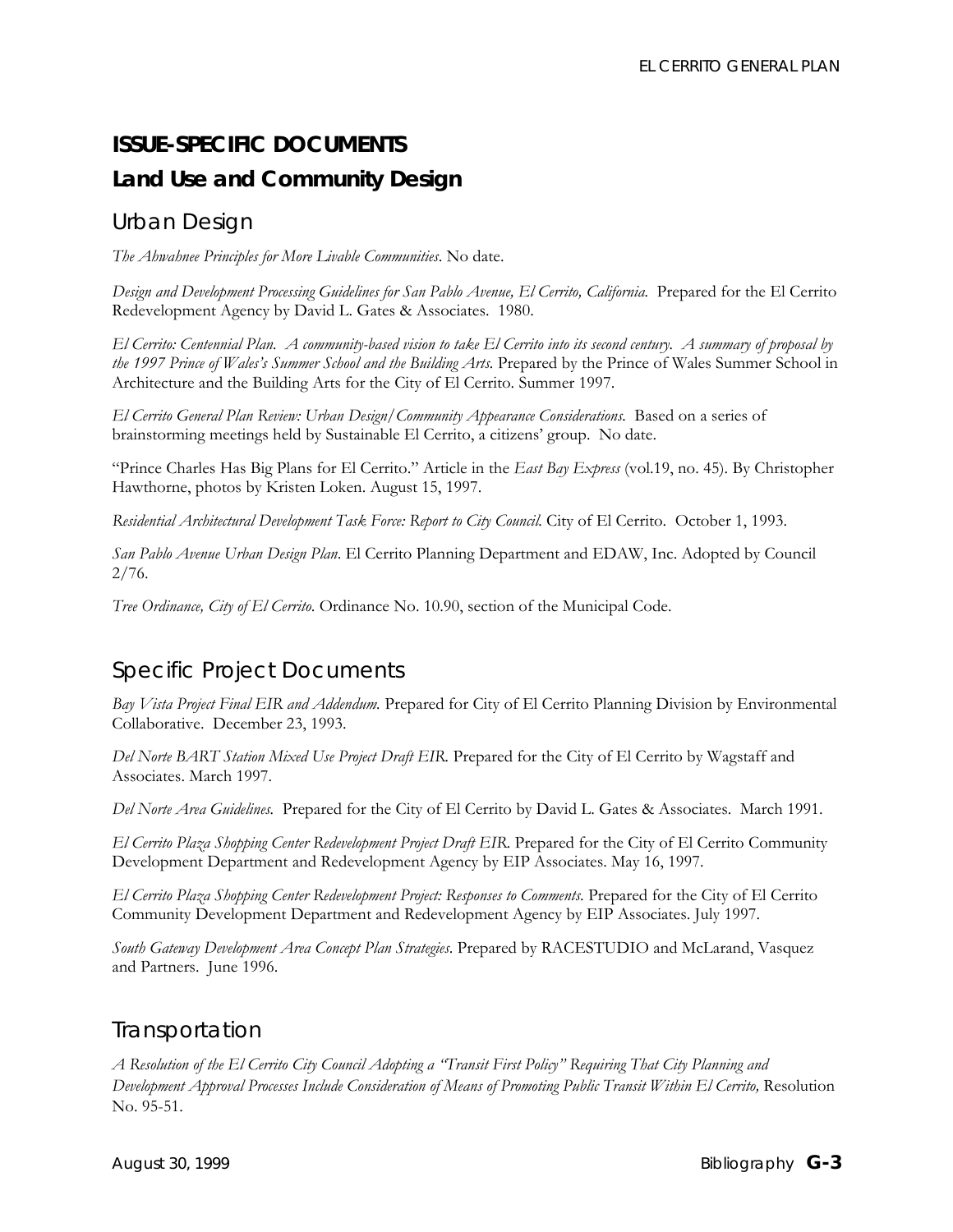*Del Norte BART Station Mixed Use Project Environmental Impact Report.* Wagstaff & Associates and the City of El Cerrito. March 1997.

*Draft Albany Bicycle Master Plan.* City of Albany. January 1997.

*El Cerrito BART Parking Structure Locational Analysis.* David Evans & Associates. September 3, 1992.

*El Cerrito Evaluation of Interstate 80 Expansion Traffic Impact*. Prepared for City of El Cerrito and the Metropolitan Transportation Commission by CCS Planning and Engineering, Inc. October 11, 1995.

*El Cerrito Plaza Shopping Center Redevelopment Project Environmental Impact Report*. EIP Associates and the City of El Cerrito Community Development and Redevelopment Agency. July 1997.

*I-80 and I-180 Operational Improvements in Alameda and Contra Costa Counties. Final Environmental Impact Report*. CalTrans. February 13, 1984.

*San Pablo Avenue Traffic and Access Study: Final Report and Recommendation.* Prepared for El Cerrito Redevelopment Agency by Korve Engineering, Inc. Nov. 8, 1991.

*Short Range Transit Plan: July 1997 Through June 2008.* Bay Area Rapid Transit District (BART). Adopted October 23, 1997.

*Short Range Transit Plan: 1997-2006*. AC Transit.

*West Contra Costa County Action Plan for Routes of Regional Significance*. West Contra Costa County Transportation Advisory Committee (WCCTAC). December 9, 1994.

#### *Economic Development*

*The Bay Area: Leading the Transition to a Knowledge-Based Economy*. Bay Area Economic Forum

TRW-REDI Property Data. 1998.

Unemployment Rate Data. Bureau of Labor Statistics. 1998.

### **Environmental Context**

#### *Historic Resources*

*Older Homes in El Cerrito*. A two-page list of homes with historical significance provided by the El Cerrito Historic Society. No date.

California Register of Historical Resources. California

National Register of Historic Places. Department of Interior, Washington D.C.

# *Conservation/Open Space*

*El Cerrito Hillside Natural Area Vegetation Management Plan (Administrative Draft).* Prepared by Larry Seeman Associates, Inc. March 1987.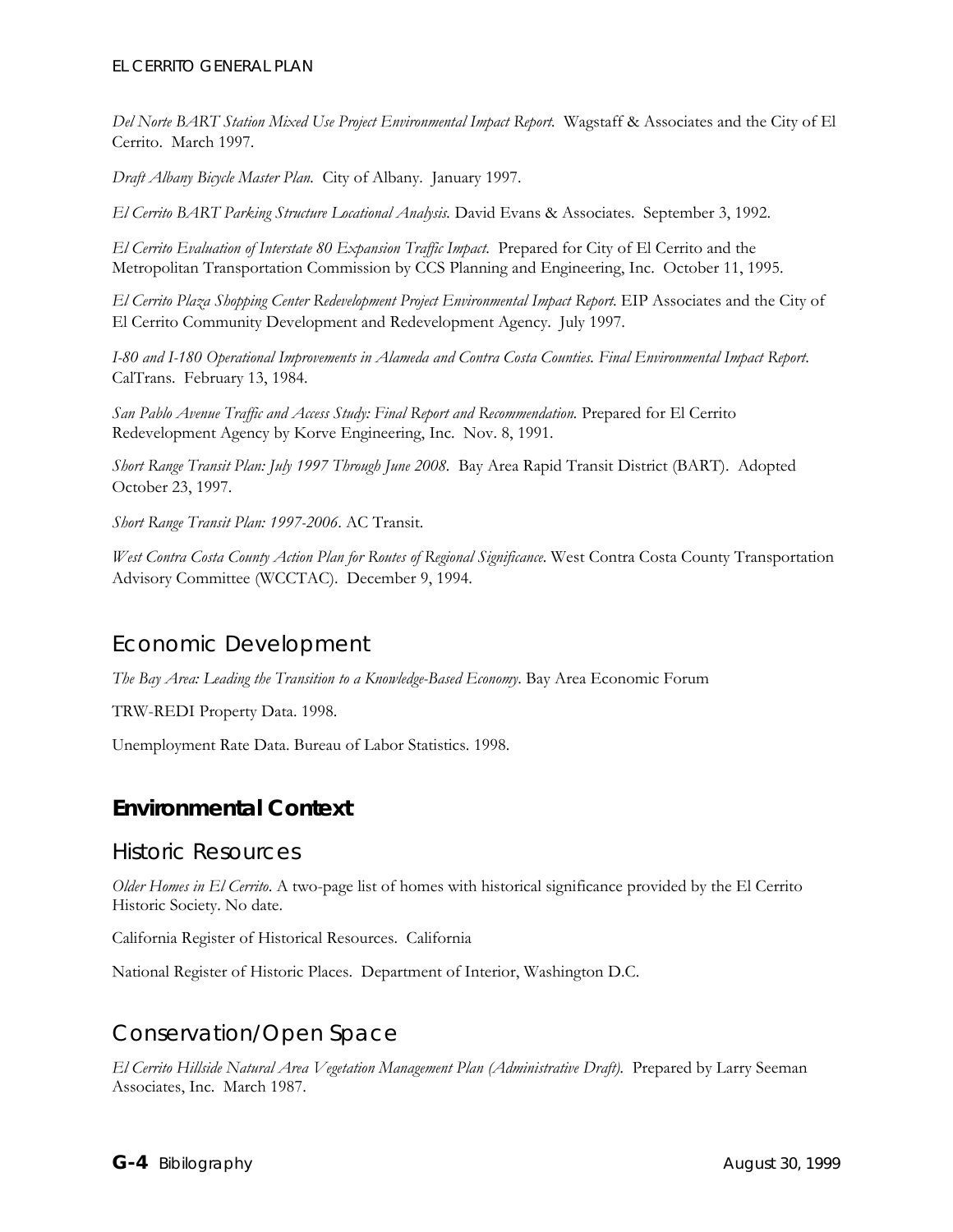*Open Space and Conservation Element of the El Cerrito General Plan.* Prepared by Dean Armstrong and Barbara Kautz. December 17, 1973.

*Wildcat Canyon Regional Park Final Land Use - Development Plan Environmental Impact Report*. September 10, 1985.

#### *Creeks*

*Cerrito Creek Design Objectives*. Brady Associates. December 1996.

*Creeks Map*. Shows watershed boundaries. No date.

Resolution 96-103: A Resolution of the City Council of the City of El Cerrito Approving Design Objectives for Cerrito Creek. December 2, 1996.

*Wolf-Mason study of Cerrito Creek*. No date.

#### *Hazards*

*El Cerrito Hillside Natural Area Fire Hazard Reduction Plan, Initial Study/Negative Declaration*. May 1, 1994.

*Fire Hazard Reduction Program*. City of El Cerrito.

*Draft Fire Hazard Mitigation Program and Fuel Management Plan for the East Bay Hills*. August 17, 1994.

*Seismic Safety Study for the General Plan.* Report by the Tri-Cities Citizens Advisory Committee on Seismic Safety to the Cities of El Cerrito, Richmond and San Pablo on Earthquake Hazards and Recommended Measures to Reduce those Hazards. Prepared by Dean Armstrong. September 1, 1973.

Very High Fire Hazard Severity Zones (Title 8, Section 8.30.010, El Cerrito Municipal Code).

### **Public Services and Facilities**

#### *Waste Management*

*Final Regional Integrated Waste Management Plan and Regional Education and Public Information Program*. West Contra Costa Integrated Waste Management Authority. August 1995.

#### *Storm Drains*

*El Cerrito Storm Drain Master Plan.* Willdan Associates, in association with David E. Mattern, P.E. August 17, 1992.

*El Cerrito Storm Drain Master Plan Facility Maps*. July 6, 1992.

*Storm Drain and Creek Restoration Program, City of El Cerrito. Final Initial Study/Negative Declaration*. Woodward-Clyde Consultants with Harris and Associates. April 18, 1994.